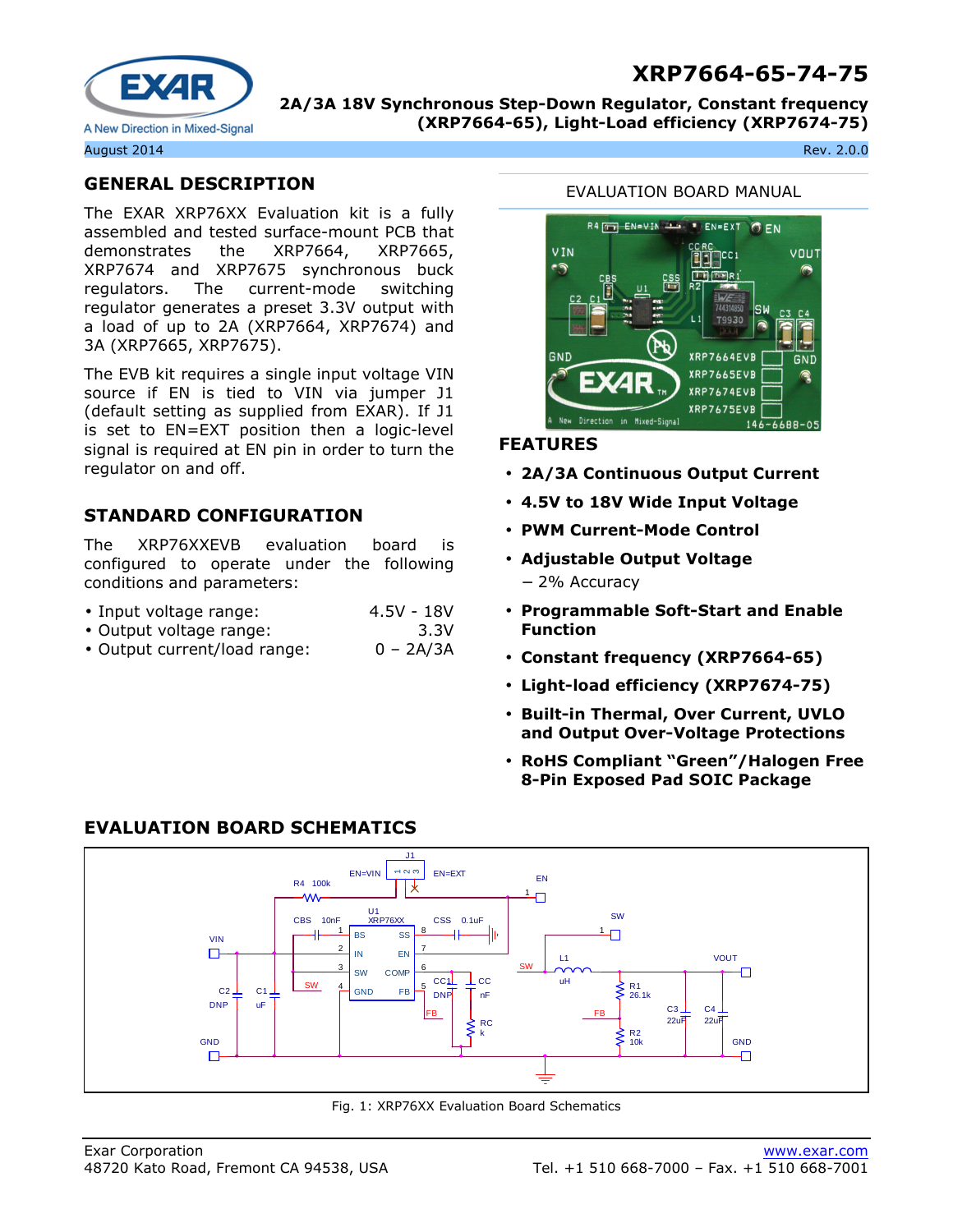

# **XRP7664-65-74-75**

**2A/3A 18V Synchronous Step-Down Regulator, Constant frequency (XRP7664-65), Light-Load efficiency (XRP7674-75)** 

#### **PIN ASSIGNMENT**



Fig. 2: XRP7664-65-74-75 Pin Assignment, Exposed Pad applicable to XRP7665 and XRP7675

#### **PIN DESCRIPTION**

| <b>Name</b> | <b>Pin Number</b> | <b>Description</b>                                                                                                                                                                                                                                                                    |
|-------------|-------------------|---------------------------------------------------------------------------------------------------------------------------------------------------------------------------------------------------------------------------------------------------------------------------------------|
| BS.         |                   | Bootstrap pin. Connect a 0.01uF or larger bootstrap capacitor between the BS pin and<br>the SW pin. The voltage across the bootstrap capacitor drives the internal high-side<br>power MOSFET.                                                                                         |
| ΙN          | 2                 | Supply input pin. A capacitor should be connected between the IN pin and GND pin to<br>keep the input voltage constant.                                                                                                                                                               |
| <b>SW</b>   | 3                 | Power switch output pin. This pin is connected to the inductor and the bootstrap<br>capacitor.                                                                                                                                                                                        |
| <b>GND</b>  | 4                 | Ground pin.                                                                                                                                                                                                                                                                           |
| FB.         | 5                 | Feedback pin. An external resistor divider connected to FB programs the output voltage.<br>If the feedback pin exceeds 1.1V the over-voltage protection will trigger. If the<br>feedback voltage drops below 0.3V the oscillator frequency is lowered to short-circuit<br>protection. |
| <b>COMP</b> | 6                 | Compensation pin. This is the output of transconductance error amplifier and the input<br>to the current comparator. It is used to compensate the control loop. Connect an RC<br>network form this pin to GND.                                                                        |
| EN          | 7                 | Control input pin.<br>Drive EN high/low in order to turn on/off the regulator. When the IC is in shutdown<br>mode all functions are disabled to decrease the supply current below 0.1µA nominal.                                                                                      |
| SS          | 8                 | Soft-start control input pin. Connect a capacitor from SS to GND to set the soft-start<br>period. A 0.1µF capacitor sets the soft start period to 15ms. To disable the soft-start<br>feature, leave SS unconnected.                                                                   |

#### **ORDERING INFORMATION**

Refer to XRP7664-65-74-75's datasheet and/or www.exar.com for exact and up to date ordering information.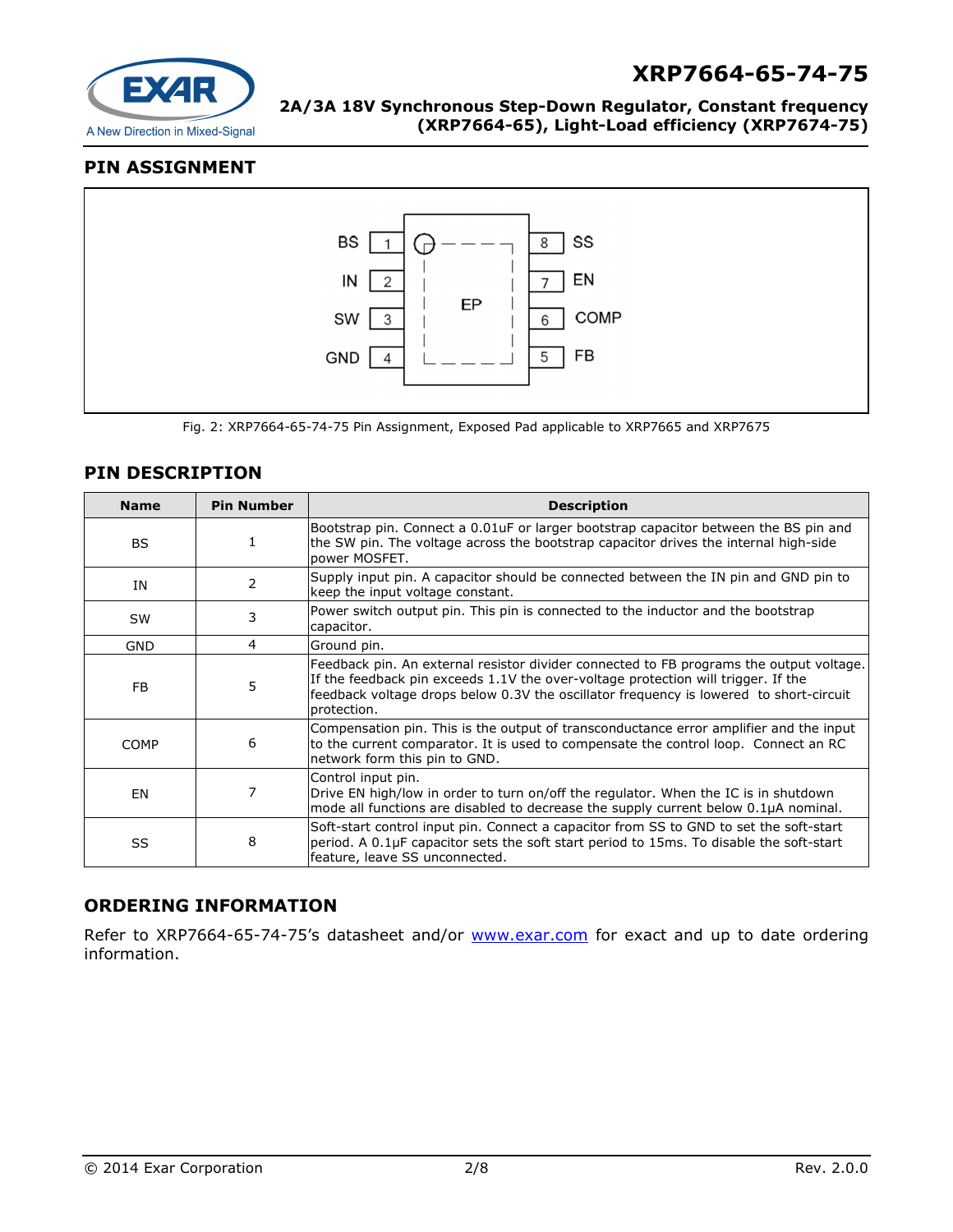

#### **USING THE EVALUATION BOARD**

#### **INITIAL SETUP**

Set the input supply to 12V and connect it to VIN and GND connectors on the left side of the evaluation board. Connect the load to the VOUT and GND connectors at the right side of the board. Check to make sure that jumper J1 is set to the left side (position marked EN=VIN). The board will power up and regulate the output at 3.3V upon turning on the input supply. The XRP76XX should provide nominal efficiency equal to figure 4 of the datasheet.

#### **JUMPER J1 FUNCTION**

Jumper J1 can be used to either connect EN to VIN or allow an independent logic-level control signal to be applied to EN. The board is

supplied from EXAR with jumper set at leftside (position marked EN=VIN). This allows for automatic startup of the XRP76XX regulator when VIN is applied.

#### **SETTING THE OUTPUT VOLTAGE**

Use an external resistor divider to set the output voltage. Program the output voltage from:

$$
R1 = R2 \times \left(\frac{V_{OUT}}{0.925V} - 1\right)
$$

Where:

R1 is the resistor between  $V_{\text{OUT}}$  and FB

R2 is the resistor between FB and GND (nominally 10kΩ)

0.925V is the nominal feedback voltage.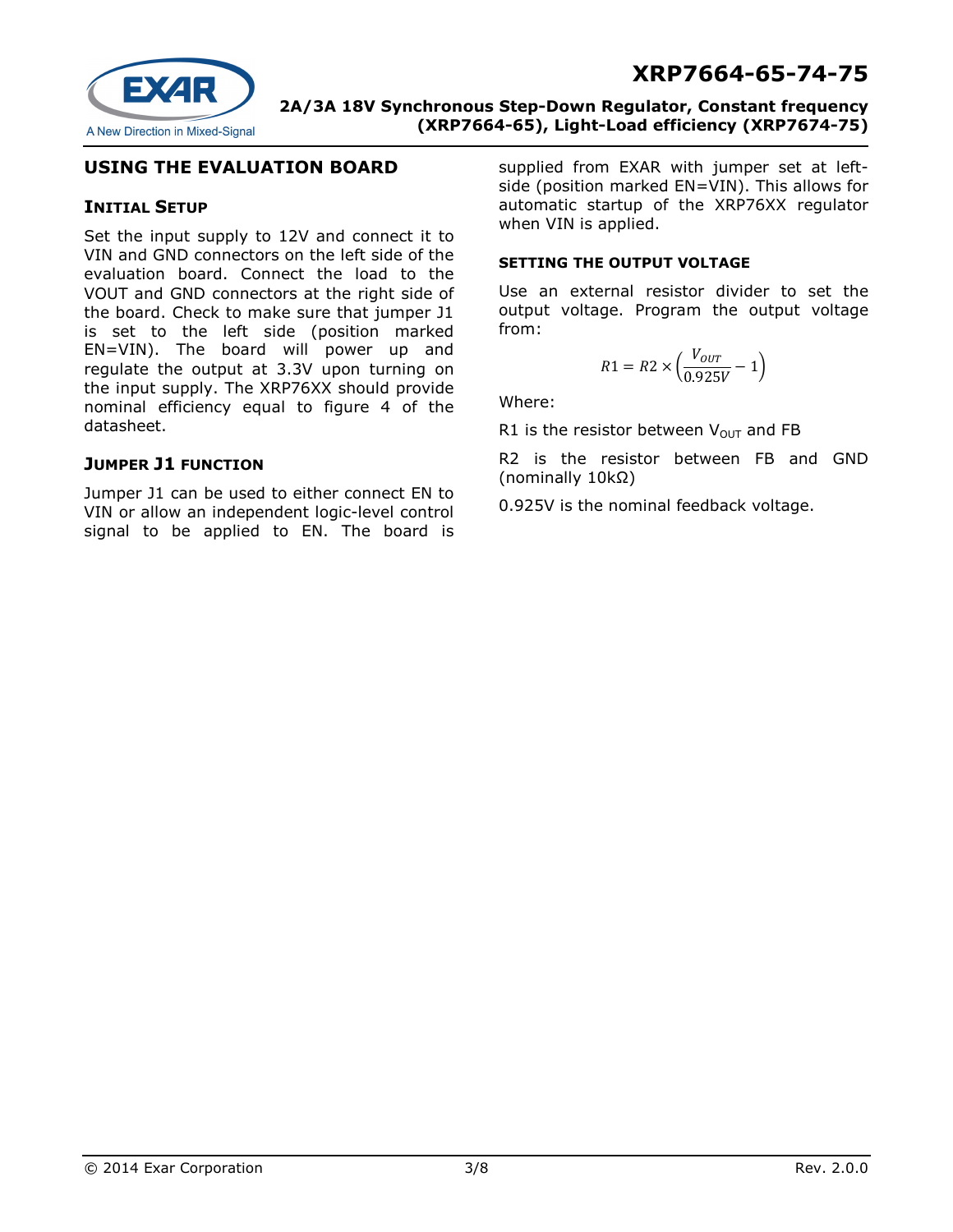

## **EVALUATION BOARD SCHEMATICS**

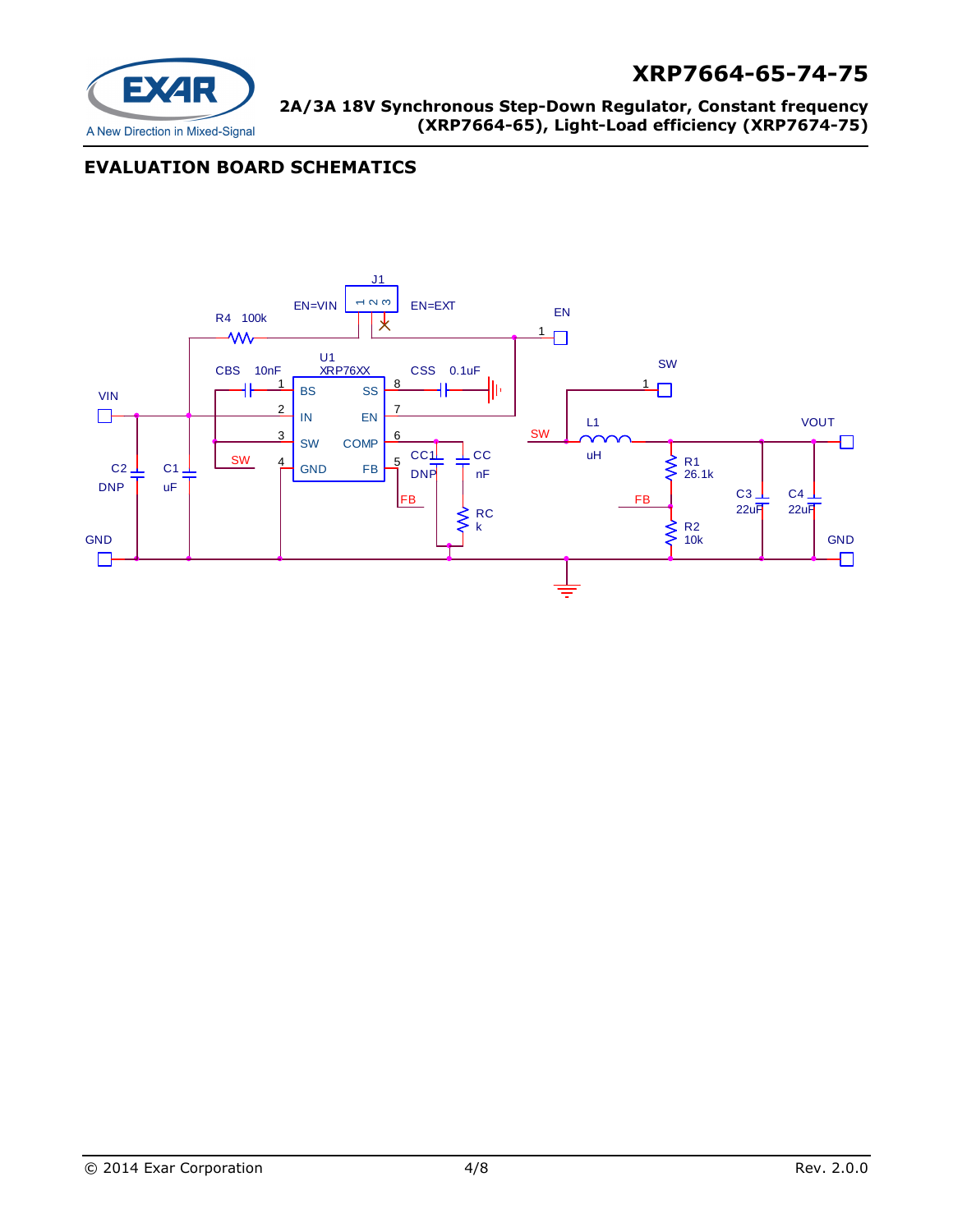

#### **XRP7664 BILL OF MATERIAL**

| Reference              | Qty. | Manufacturer      | Part Number        | <b>Size</b> | Component                 |
|------------------------|------|-------------------|--------------------|-------------|---------------------------|
| PCB                    |      | Exar              | XRP7664EVB         | 1.3"x2"     | XRP7664 Evaluation kit    |
| U1                     |      | Exar              | XRP7664            | $SO-8$      | 2A Buck regulator         |
| L1                     |      | COOPER-Bussmann   | DR74-100R          | 7.6x7.6mm   | 10uH shielded inductor    |
| C <sub>1</sub>         |      | Murata Corp.      | GRM32DR61E106KA12L | 1210        | CER CAP 10uF, 25V, X5R    |
| C3, C4                 | 2    | Murata Corp.      | GRM31CR61A226ME19L | 1206        | CER CAP 22uF, 10V, X5R    |
| <b>CBS</b>             |      | Murata Corp.      | GRM188R71H103KA01D | 0603        | CAR CEP 10000pF, X7R, 50V |
| CC                     | 1    | Murata Corp.      | GRM188R71H332KA01D | 0603        | CAP CER 3300pF, X7R, 50V  |
| <b>CSS</b>             |      | Murata Corp.      | GRM188R71H104KA57D | 0603        | CAP CER 0.1 uF, X7R, 50V  |
| R <sub>1</sub>         |      | Panasonic         | ERJ-3EKF2612V      | 0603        | Resistor 26.1K Ohm, 1%    |
| R <sub>2</sub>         |      | Panasonic         | ERJ-3EKF1002V      | 0603        | Resistor 10K Ohm, 1%      |
| <b>RC</b>              |      | Panasonic         | ERJ-3EKF5621V      | 0603        | Resistor 5.62K Ohm, 1%    |
| R <sub>4</sub>         |      | Panasonic         | ERJ-3EKF1003V      | 0603        | Resistor 100K Ohm, 1%     |
| J1                     | 1    | Wurth Elektronik  | 61304011121        |             | Conn. Header 0.1" 3POS    |
| J1(JUMPER)             |      | Wurth Elektronik  | 609002115121       |             | CONN JUMPER SHORT.        |
| VIN, VOUT, GND, EN, SW | 6    | Vector Electronic | <b>K24C/M</b>      | .042 Dia    | Test Point Post           |

## **XRP7665 BILL Of MATERIAL**

| Reference              | Qty. | Manufacturer      | Part Number        | <b>Size</b>  | Component                 |
|------------------------|------|-------------------|--------------------|--------------|---------------------------|
| <b>PCB</b>             |      | Exar              | XRP7665EVB         | 1.3"x2"      | XRP7665 Evaluation kit    |
| U1                     |      | Exar              | XRP7665            | <b>PSO-8</b> | 3A Buck Regulator         |
| L1                     |      | Wurth Elektronik  | 744314850          | 7x7x5mm      | 8.5uH shielded inductor   |
| C <sub>1</sub>         |      | Murata Corp.      | GRM32ER61E226KE15L | 1210         | CER CAP 22uF, 25V, X5R    |
| C3, C4                 | 2    | Murata Corp.      | GRM31CR61A226KE19L | 1206         | CER CAP 22uF, 10V, X5R    |
| <b>CBS</b>             |      | Murata Corp.      | GRM188R71H103KA01D | 603          | CAP CEP 10000pF, X7R, 50V |
| <b>CC</b>              | 1    | Murata Corp.      | GRM188R71H392KA01D | 603          | CAP CER 3900pF, X7R, 50V  |
| <b>CSS</b>             |      | Murata Corp.      | GRM188R71H104KA57D | 603          | CAP CER 0.1 uF, X7R, 50V  |
| R1                     |      | Panasonic         | ERJ-3EKF2612V      | 603          | Resistor 26.1k Ohm, 1%    |
| R <sub>2</sub>         |      | Panasonic         | ERJ-3EKF1002V      | 603          | Resistor 10k Ohm, 1%      |
| <b>RC</b>              |      | Panasonic         | ERJ-3EKF6821V      | 603          | Resistor 6.81k Ohm, 1%    |
| R4                     |      | Panasonic         | ERJ-3EKF1003V      | 603          | Resistor 100k Ohm, 1%     |
| J1                     |      | Wurth Elektronik  | 61304011121        |              | Conn. Header 0.1" 3POS    |
| J1(JUMPER)             |      | Wurth Elektronik  | 609002115121       |              | CONN JUMPER SHORT.        |
| VIN, VOUT, GND, EN, SW | 6    | Vector Electronic | K24C/M             | .042 Dia     | Test Point Post           |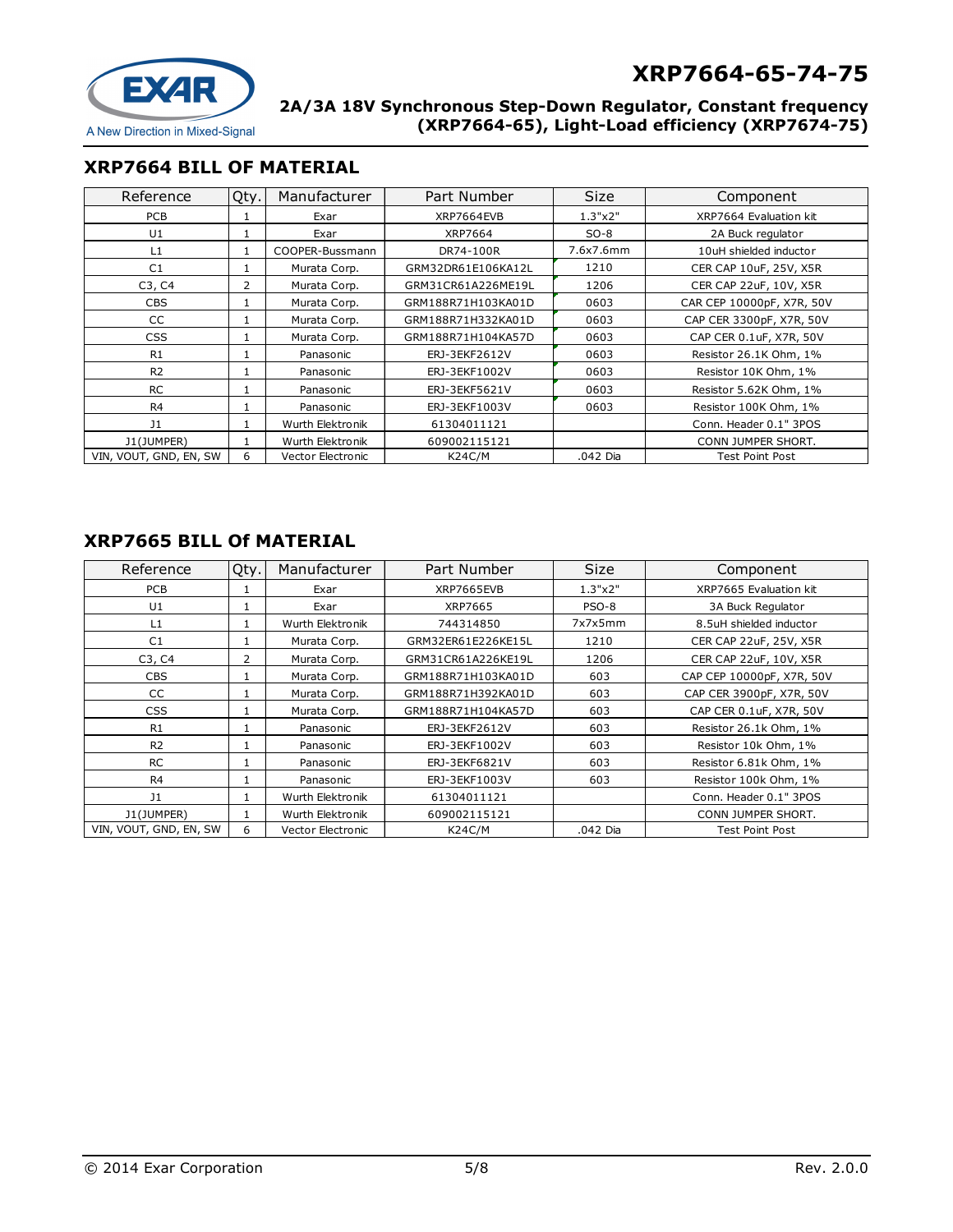

#### **XRP7674 BILL OF MATERIAL**

| Reference              | Qty. | Manufacturer      | Part Number        | <b>Size</b> | Component                               |
|------------------------|------|-------------------|--------------------|-------------|-----------------------------------------|
| <b>PCB</b>             |      | Exar              | XRP7674EVB         | 1.3"x2"     | XRP7674 Evaluation kit                  |
| U1                     |      | Exar              | XRP7674            | $SO-8$      | 2A Buck Regulator, light-load efficient |
| L1                     |      | COOPER-Bussmann   | DR74-100R          | 7.6x7.6mm   | 10uH shielded inductor                  |
| C1                     |      | Murata Corp.      | GRM32DR61E106KA12L | 1210        | CER CAP 10uF, 25V, X5R                  |
| C3, C4                 | 2    | Murata Corp.      | GRM31CR61A226ME19L | 1206        | CER CAP 22uF, 10V, X5R                  |
| <b>CBS</b>             |      | Murata Corp.      | GRM188R71H103KA01D | 0603        | CAR CEP 10000pF, X7R, 50V               |
| CC                     |      | Murata Corp.      | GRM188R71H472KA01D | 0603        | CAP CER4700pF, X7R, 50V                 |
| <b>CSS</b>             |      | Murata Corp.      | GRM188R71H104KA57D | 0603        | CAP CER 0.1uF, X7R, 50V                 |
| R1                     |      | Vishay/Dale       | CRCW060326K1FKEA   | 0603        | Resistor 26.1K Ohm, 1%                  |
| R <sub>2</sub>         |      | Vishay/Dale       | CRCW060310K0FKEA   | 0603        | Resistor 10K Ohm, 1%                    |
| <b>RC</b>              |      | Vishay/Dale       | CRCW060313K0FKEA   | 0603        | Resistor 13K Ohm, 1%                    |
| R4                     |      | Vishay/Dale       | CRCW0603100KFKEA   | 0603        | Resistor 100K Ohm, 1%                   |
| 11                     |      | Wurth Elektronik  | 61304011121        |             | Conn. Header 0.1" 3POS                  |
| J1(JUMPER)             |      | Wurth Elektronik  | 609002115121       |             | CONN JUMPER SHORT.                      |
| VIN, VOUT, GND, EN, SW | 6    | Vector Electronic | <b>K24C/M</b>      | .042 Dia    | <b>Test Point Post</b>                  |

## **XRP7675 BILL Of MATERIAL**

| Reference              | Qty. | Manufacturer             | Part Number        | <b>Size</b> | Component                               |
|------------------------|------|--------------------------|--------------------|-------------|-----------------------------------------|
| <b>PCB</b>             |      | Exar                     | XRP7675EVB         | 1.3"x2"     | XRP7675 Evaluation kit                  |
| U1                     |      | Exar                     | XRP7675EVB         | PSO-8       | 3A Buck Regulator, Light-Load efficient |
| L1                     |      | Wurth Elektronik         | 744314850          | 7x7x5mm     | 8.5uH shielded inductor                 |
| C <sub>1</sub>         |      | Murata Corp.             | GRM32ER61E226KE15L | 1210        | CER CAP 22uF, 25V, X5R                  |
| C3, C4                 | 2    | Murata Corp.             | GRM31CR61A226ME19L | 1206        | CER CAP 22uF, 10V, X5R                  |
| <b>CBS</b>             |      | Murata Corp.             | GRM188R71H103KA01D | 603         | CAR CEP 10000pF, X7R, 50V               |
| CC                     |      | Murata Corp.             | GRM188R71H332KA01D | 603         | CAP CER 3300pF, X7R, 50V                |
| <b>CSS</b>             |      | Murata Corp.             | GRM188R71H104KA57D | 603         | CAP CER 0.1uF, X7R, 50V                 |
| R <sub>1</sub>         |      | Vishay/Dale              | CRCW060326K1FKEA   | 603         | Resistor 26.1K Ohm, 1%                  |
| R <sub>2</sub>         |      | Vishay/Dale              | CRCW060310K0FKEA   | 603         | Resistor 10K Ohm, 1%                    |
| <b>RC</b>              |      | Vishay/Dale              | CRCW060313K0FKEA   | 603         | Resistor 13K Ohm, 1%                    |
| R <sub>4</sub>         |      | Vishay/Dale              | CRCW0603100KFKEA   | 603         | Resistor 100K Ohm, 1%                   |
| J <sub>1</sub>         |      | Wurth Elektronik         | 61304011121        |             | Conn. Header 0.1" 3POS                  |
| J1(JUMPER)             |      | Wurth Elektronik         | 609002115121       |             | CONN JUMPER SHORT.                      |
| VIN, VOUT, GND, EN, SW | 6    | <b>Vector Electronic</b> | K24C/M             | .042 Dia    | Test Point Post                         |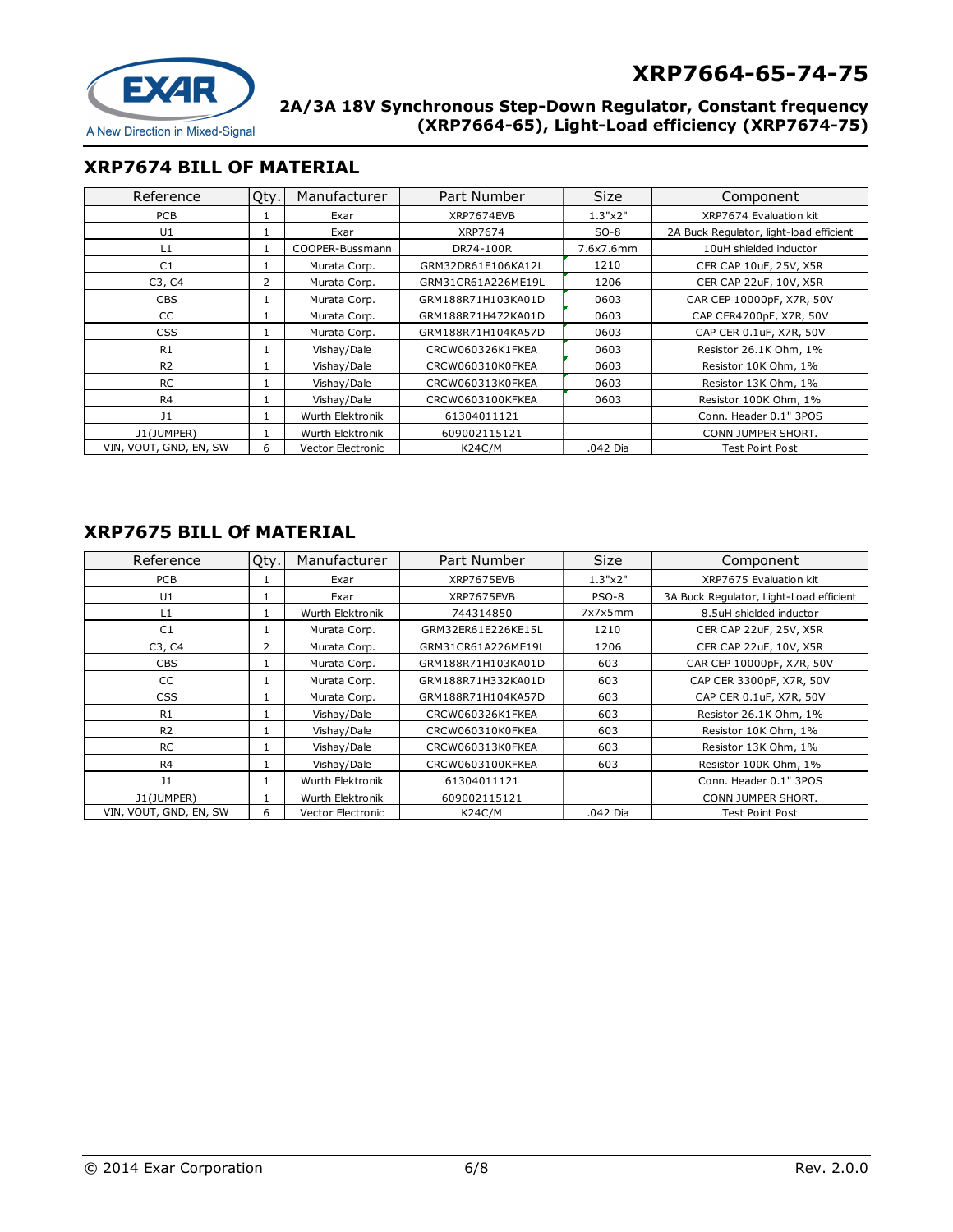# **XRP7664-65-74-75**



**2A/3A 18V Synchronous Step-Down Regulator, Constant frequency (XRP7664-65), Light-Load efficiency (XRP7674-75)** 

## **EVALUATION BOARD LAYOUT**



Fig. 3: Component Placement – Top Side Fig. 4: Layout – Bottom Side